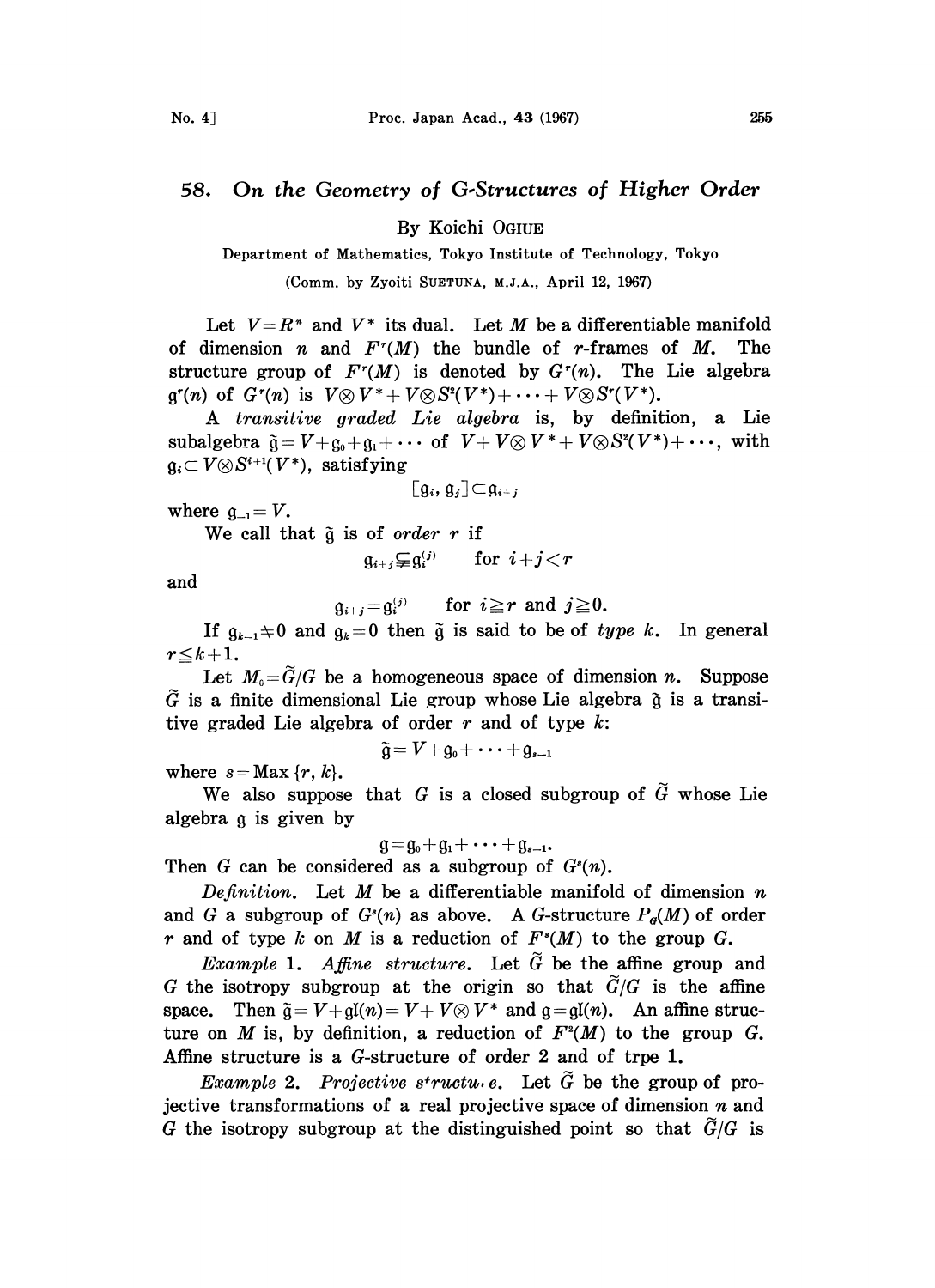the real projective space. Let  $p \cong V^*$  be the invariant complement to  $\mathfrak{gl}(n)^{1}$  in  $\mathfrak{gl}(n)^{1}$ . Then

 $\tilde{q} = V + qI(n) + p$  and  $q = qI(n) + p$ .

A projective structure on M is, by definition, a reduction of  $F^2(M)$ to the group G. Projective structure is a G-structure of order 2 and of type 2.

Example 3. Conformal structure.

Let  $\tilde{G}$  be the group of Möbius transformations of a Möbius space of dimension n and G the isotropy subgroup at a point so that  $\tilde{G}/G$ is the Möbius space. Then  $\tilde{q} = V + c_0(n) + c_0(n)^{1/2} \cong V + c_0(n) + V^*$  and is the Möbius space. Then  $\tilde{g} = V + c\alpha(n) + c\alpha(n)^{1/2} \approx V + c\alpha(n) + V^*$  and  $g = c\alpha(n) + c\alpha(n)$ . A conformal structure on *M* is, by definition, a reduction of  $F^2(M)$  to the group *G*. Conformal structure is a *G*reduction of  $F^2(M)$  to the group G. Conformal structure is a Gstructure of order 1 and of type 2.

Let  $P_{\sigma}(M)$  be a G-structure of order r and of type k on M. Let  $\theta$  be the canonical form of  $F^{\prime}(M)$  restricted to  $P_{\theta}(M)$ . Then  $\theta$ is a  $V+q_0+\cdots+q_{s-2}$ -valued 1-form on  $P_q(M)$ . Let  $\omega_i$  be the  $g_i$ -component of  $\theta$ , then  $\theta = (\omega_{-1}, \omega_0, \omega_1, \cdots, \omega_{s-2})$ . For each  $u \in P_{\theta}(M)$ , let  $G_u$  be the subspace of  $T_u(P_d(M))$  consisting of vectors tangent to the fibre through u. Then  $G_u \cong g$ . A complement to  $G_u$  in  $T_u(P_d(M))$  on which the forms  $\omega_0, \omega_1, \cdots, \omega_{s-2}$  all vanish is called a *horizontal space* at u. Let H be a horizontal space at u, then  $H \cong V$ . Now let  $\xi$  and  $\eta$  be elements of V, and X and Y the corresponding elements in  $H$ . We define

 $c_H \in \text{Hom}(V \wedge V, V+_{\mathfrak{q}_0}+\cdots+_{\mathfrak{q}_{n-2}})$ 

by

$$
c_{H}(\xi,\eta)=d\theta(X,\ Y).
$$

We shall denote the Hom( $V \wedge V$ ,  $g_i$ )-component of  $c_H$  by  $c_H^i$ . Then  $c_H^i$  is a cocycle. Let H and H' be two horizontal spaces atu. It is easily seen that

 $c_{H'}^i - c_H^i \in \partial \text{Hom}(V, \mathfrak{g}_{i+1})$  for  $i=-1, 0, 1, \dots, s-2$ . Hence the cohomology class  $c^i$  of  $c^i$  is independent of the choice of the horizontal space  $H$ ,  $c^i$  is an element of the Spencer cohomology group  $H^{i+1,2}$  associated with the bigraded chain complex

$$
\sum_{i,j} \mathfrak{g}_{i-1} \otimes \wedge \, ^j(V^*).
$$

We call  $c=(c^{-1}, c^0, c^1, \cdots, c^{s-2})$  the structure tensor of the G-structure  $P_{\sigma}(M)$ . c is a  $\sum_{i=1}^{n-1} H^{i,2}$ -valued function on  $P_{\sigma}(M)$ .  $P_{\sigma}(M)$  is said to be *l*-*flat* if  $c^i = 0$  for  $i \leq l-2$ .

 $\tilde{G}$  operates transitively on  $M_0$  and G can be considered as the isotropy subgroup at a point of  $M_0$  so that  $M_0 = \tilde{G}/G$ .  $M_0$  has a natural G-structure. The G-structure is called the standard fiat G-structure.

A G-structure is said to be fiat if it is locally isomorphic with the standard flat G-structure.